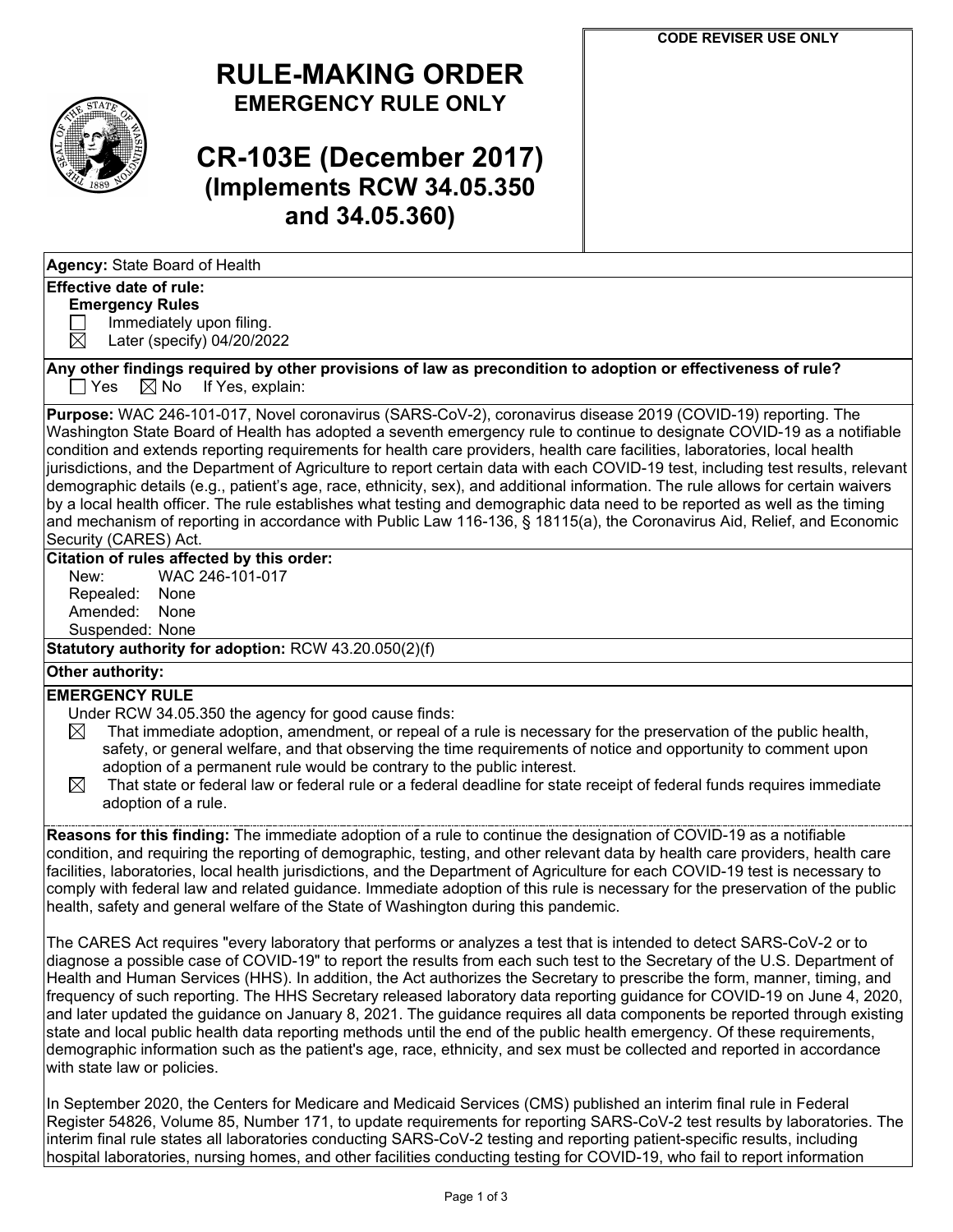required under the CARES Act will be subject to monetary penalties. The interim final rules became effective September 2, 2020.

Adoption of a seventh emergency rule ensures continued compliance with the CARES Act and CMS requirements, and to improve the public health response to COVID-19. The Board intends to incorporate these provisions into permanent rule, and filed a CR-101 on July 20, 2021 as WSR 21-15-105.